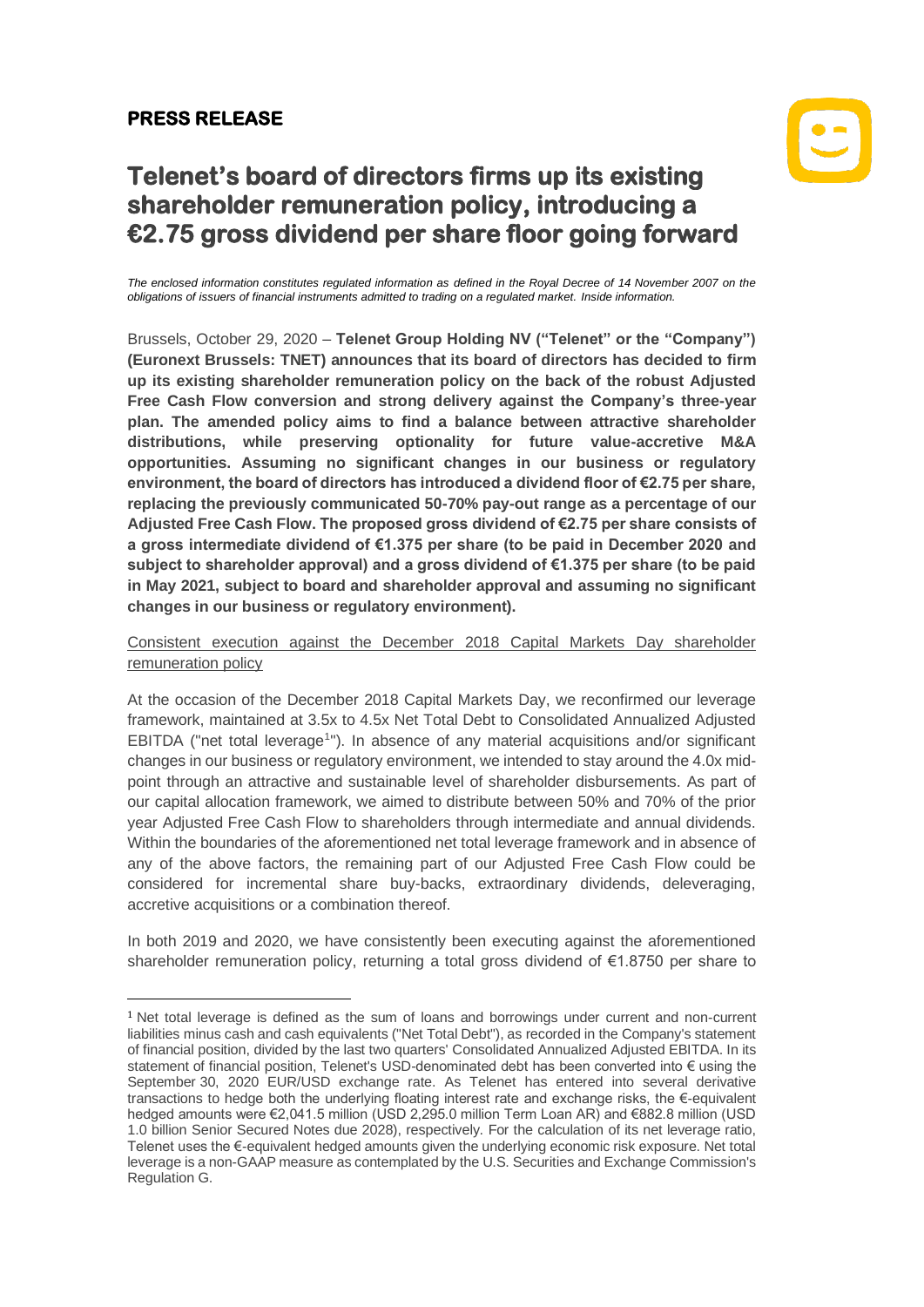shareholders. This consisted of a  $\epsilon$ 0.57 gross intermediate dividend per share in December 2019 and a gross €1.3050 dividend per share in May 2020. Totalling €205.1 million in aggregate, this represented approximately 53% as calculated as a percentage of our FY 2019 Adjusted Free Cash Flow. In addition, we repurchased 1.1 million shares as part of the Share Repurchase Program 2020 for an aggregate amount of €34.4 million.

#### Updated policy with a gross dividend per share floor of €2.75, balancing attractive shareholder distributions and optionality for future value-accretive M&A opportunities

Considering the robust underlying Adjusted Free Cash Flow conversion and the healthy Operating Free Cash Flow outlook for both FY 2020 and the 3-year period over 2018-2021, the board of directors has decided to firm up the existing shareholder remuneration policy. Our new policy aims to achieve a balance between attractive shareholder distributions on the one hand, while preserving optionality for future value-accretive M&A opportunities on the other hand. While the 4.0x net total leverage target has been reaffirmed in absence of any material acquisitions and/or significant changes in our business or regulatory environment, the board of directors has introduced a dividend floor of €2.75 per share (gross) going forward. This dividend floor assumes no significant changes in our business or regulatory environment and replaces the previously communicated 50-70% pay-out range. With that, the board of directors intends to commit a larger share of the Adjusted Free Cash Flow towards recurring dividends. The remainder of our Adjusted Free Cash Flow may still be considered for accretive acquisitions, extraordinary dividends, incremental share buy-backs, deleveraging or a combination thereof.

#### Proposed dividend of €2.75 per share, including a €1.375 per share intermediate dividend subject to shareholder approval at the December 2020 Special Shareholders' Meeting

The board of directors intends to propose a total gross dividend of €2.75 per share (€300.2 million in aggregate<sup>2</sup>), up 47% from last year's level and representing the upper end of the aforementioned 50-70% range. The board of directors will propose to the Special Shareholders' Meeting in December 2020 to approve the payment of a gross intermediate dividend<sup>3</sup> of €1.375 per share (€150.1 million in total<sup>2</sup>). If and when approved, the intermediate dividend will be paid on December 8, 2020 with the Telenet shares trading exdividend on Euronext Brussels as of December 4, 2020.

The aforementioned intermediate dividend is intended to be paid in addition to a gross dividend of €1.375 per share subject to board and shareholder approval at the next AGM and assuming no significant changes in our business or regulatory environment. If and when approved, the latter dividend would then be paid early May next year.

<sup>2</sup> Based on 109,153,814 dividend-entitled shares outstanding at the date of this release

<sup>3</sup> The distributable amounts for the intermediate dividend in December 2020 have been determined on the basis of the 2019 financial statements as per Belgian law